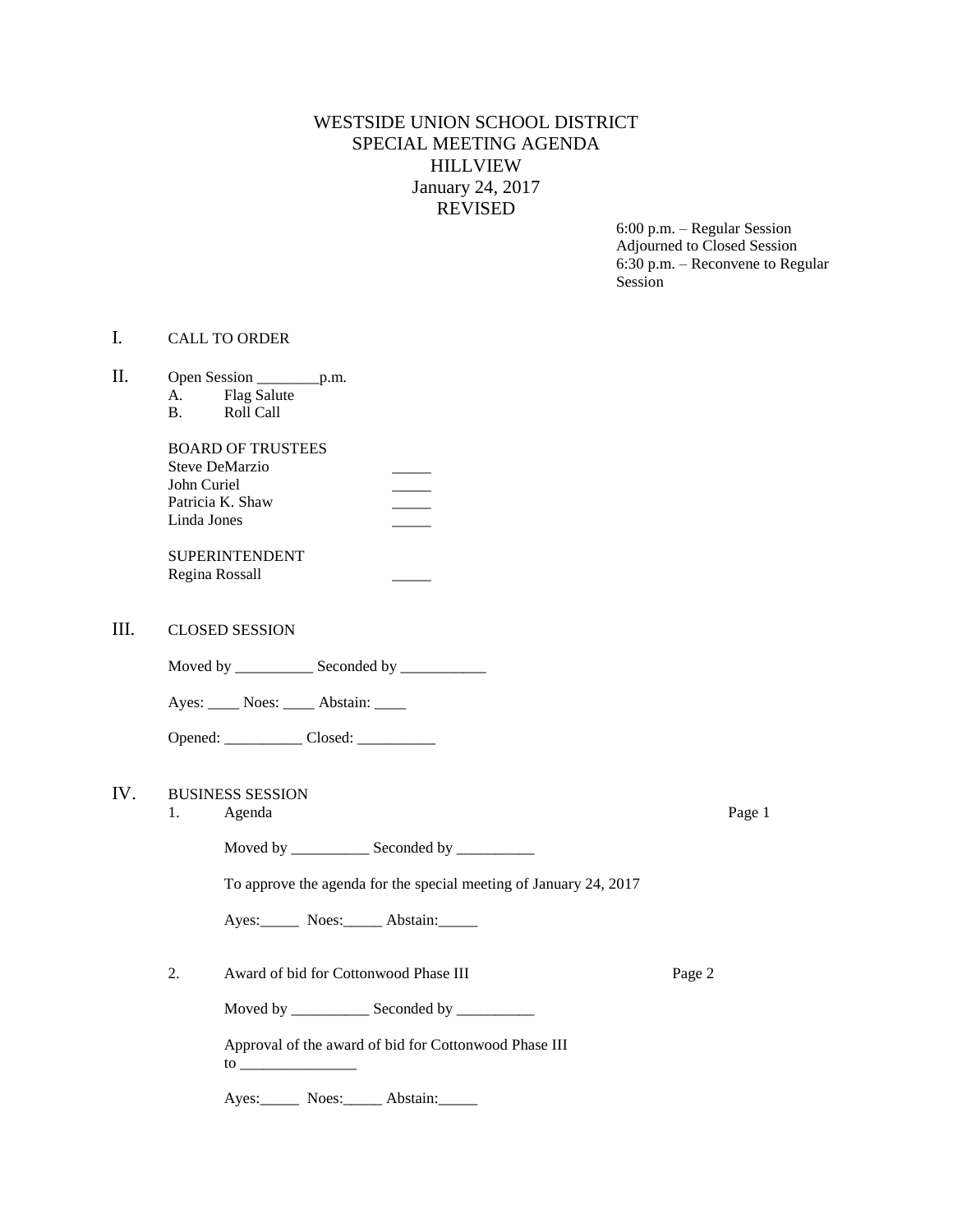3. Selection and Discussion of Provisional Board Member Candidate Question Page 3 Recommendations from the Candidate Question Development Panel

| Moved by | Seconded by |
|----------|-------------|
|----------|-------------|

To approve the five questions to be asked of Provisional Board Member Candidates for round one, two questions in round two and two questions in round three.

Ayes:\_\_\_\_\_\_\_ Noes:\_\_\_\_\_\_\_\_\_ Abstain

V. RECESS—Provisional Candidates will gather in the Library and await to be interviewed

VI. RECONVENE TO OPEN SESSION at \_\_\_\_\_\_\_\_\_\_\_\_\_\_\_\_\_\_\_ p.m.

- 4. Approval of the following Provisional Board Member Candidates
	- Shawny Barcelona
	- Amaka Donn
	- Chris Grado
	- Edward Holguin
	- Yevette Hypolite
	- Cathy Jackson-Ervin
	- Jennifer Navarro
	- Lee Smith

Moved by \_\_\_\_\_\_\_\_\_\_\_\_\_ Seconded by \_\_\_\_\_\_\_\_\_\_\_

Approval of Provisional Board Member Candidates

Ayes: Noes: Abstain:

- 5 Interview of Provisional Board Member Applicants
- 6 Advisory Committee, Public input, Board member discussion regarding Provisional Board Member Candidates
- 7 Consideration of Provisional Board Member Candidates, Including Implementation of Preliminary Selection Procedures. (Board Bylaw 9223)—Round one voting (2 votes per Trustee)
- 8 Consideration of Provisional Board Member Candidates, Including Implementation of Preliminary Selection Procedures. (Board Bylaw 9223)—Round two and subsequent voting (candidates who received at least one vote in round one can be considered, 1 vote per trustee)
- 9 Appointment of Provisional Board Member to Board of Trustees

Made by \_\_\_\_\_\_\_\_\_\_\_\_\_ Seconded by \_\_\_\_\_\_\_\_\_\_\_\_

Approval of \_\_\_\_\_\_\_\_\_\_\_\_\_\_\_\_\_\_\_\_as the Provisional Board Member until December 2018.

Ayes: Noes: Abstain: